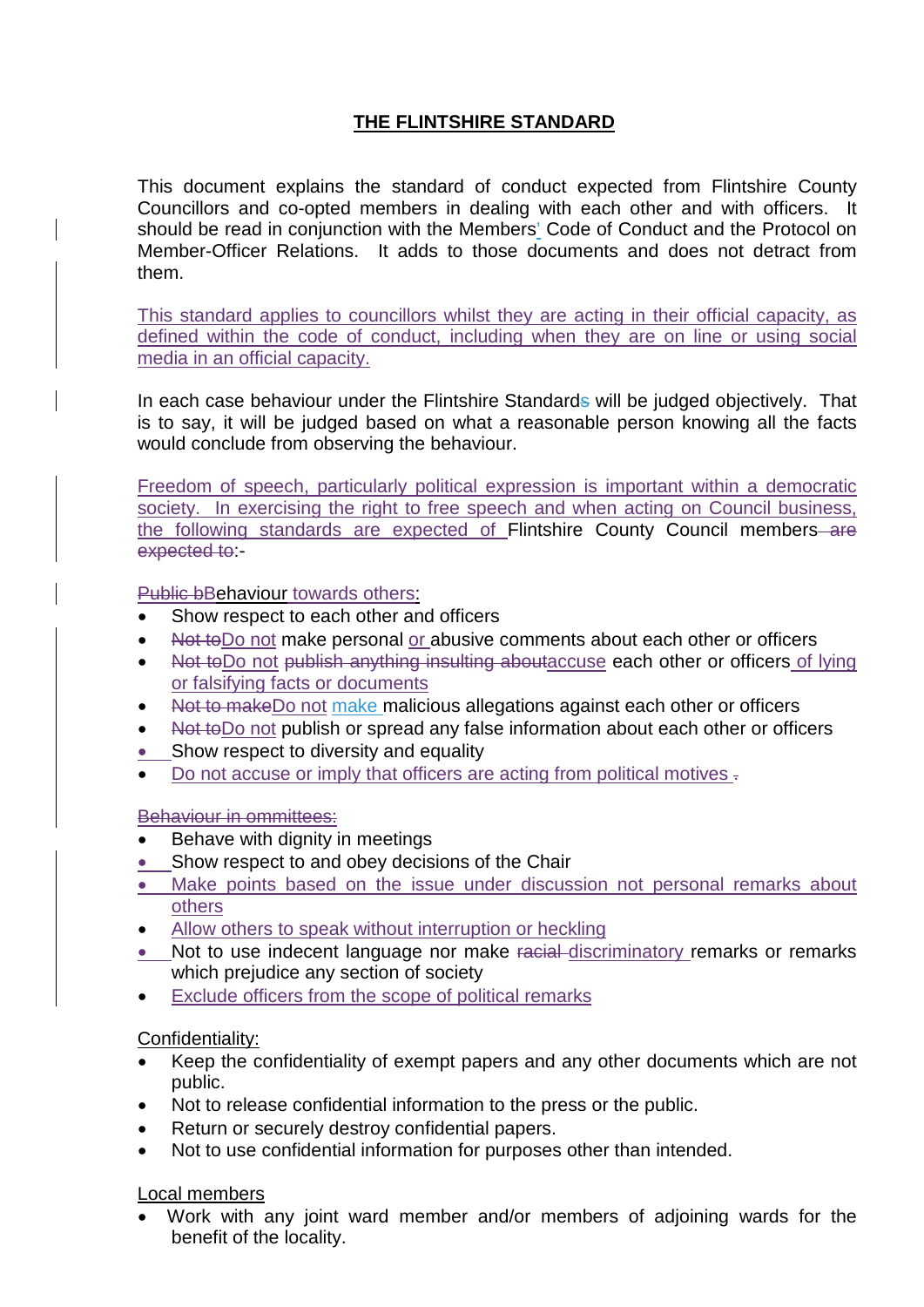- If dealing with any matter relating to another ward
	- o Explain to anyone seeking assistance that he/she is not the local member  $\circ$  Liferant to any one econing accretative that here is no term the local member, unless it would lead to a breach of confidentiality
- Ensure that officers are treated with respect at public meetings within their ward. Where several councillors are at the same public meeting all share this obligation equally.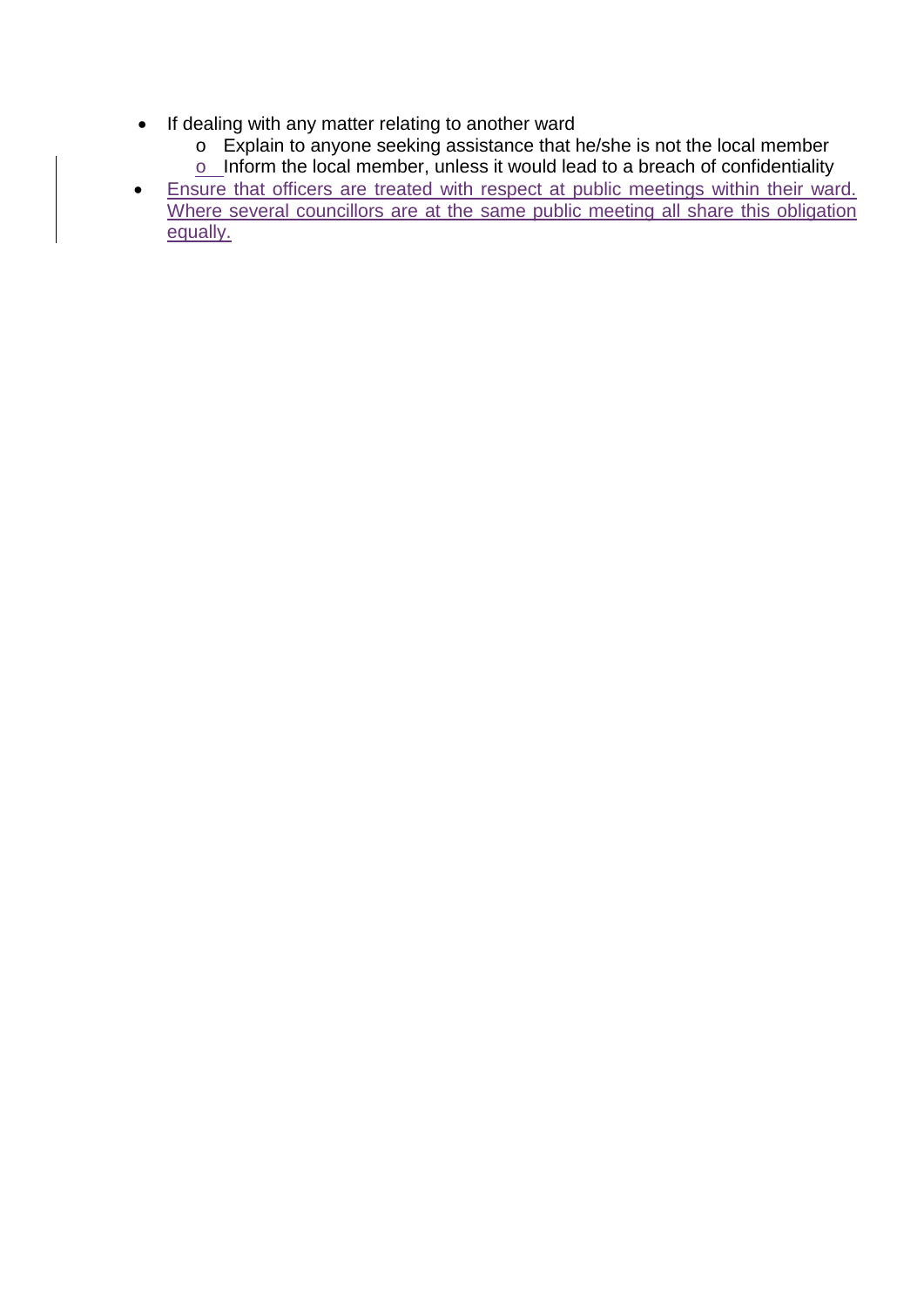## **LOCAL RESOLUTION PROCEDURE FOR COMPLAINTS ABOUT BEHAVIOUR**

### **INTRODUCTION**

- 1. The Flintshire Standard and the Protocol for Member-Officer Relations are important in promoting good co-operation between members and between members and officers within the Council, thereby allowing the council to fulfil its duties effectively and professionally. It is therefore important that any allegations against a member that he/she has breached the standard and/or protocol can be dealt with quickly and effectively. The purpose of this procedure is to introduce a simple and easy way to understand the method of dealing with such allegations.
- 2. It is important that poor behaviour is quickly addressed and matters are handled whilst recollections are fresh. This procedure will therefore only apply to incidents or behaviour occurring in the 42 months90 days prior to a complaint being made in writing to the Monitoring Officer.

# **STAGE 1 OF THE PROCEDURE**

- 3. Any member or officer who wishes to submit an allegation under this procedure should send the complaint to the Monitoring Officer. Officers wishing to make a complaint should first consult with their Head of Service. Following receipt of the complaint the Monitoring Officer will act as follows:-
- 4. The Monitoring Officer will not deal with the allegation at this stage in order to preserve their ability to advise the Standards Committee later in the process. In the first place the allegation will be referred either the Deputy Monitoring Officer (or another officer nominated by the Monitoring Officer) who will advise whether the allegation falls within this procedure or whether it should be referred to the Ombudsman as an allegation of breach of the Members Code of Conduct.
	- N.B. The complainant has the statutory right to complain to the Public Service Ombudsman for Wales ("PSOW"). Should the complainant exercise that right then this procedure will not be used, and any efforts to resolve a complaint using this procedure will be stopped. The process will only resume if the matter is referred back for local resolution.
- 5. This procedure is only suitable for allegations made by officers or members of Flintshire County Council that a member has breached the Flintshire Standard or the Protocol on Member/Officer relations. It is not suitable for complaints:
	- made by members of the public;
	- which in the opinion of the Monitoring Officer allege a serious breach of the code of conduct; or
	- alleging repeated breaches of the code of conduct, or breaches where are similar to complaints that have been handled at Stage 3 of this procedure.

If the complaint is suitable for this procedure then the Deputy Monitoring Officer will give advice about how to possibly resolve the complaint. If the complaint is not suitable for this procedure then the Deputy Monitoring Officer will give advice about what (if anything) can be done.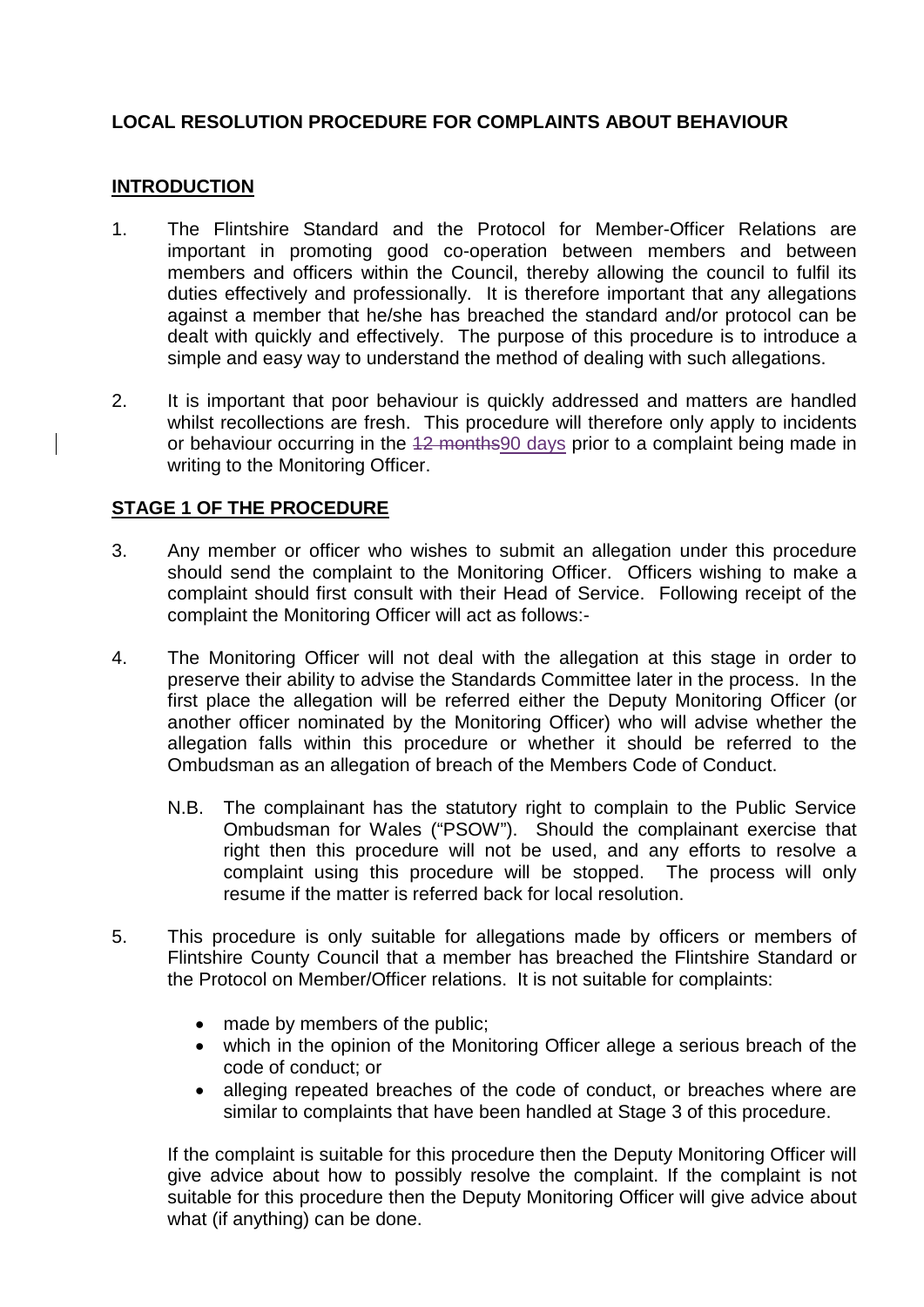- $6.$  If, following the first stage, the complainant wishes to proceed with the allegation under this procedure, the matter may be referred either:
	- $\bullet$  to a conciliation meeting under -Stage 2; or
	- 6.• to a hearing by the Standards Committee under Stage 3.

### **STAGE 2 OF THE PROCEDURE**

- 7. At Stage 2 a meeting will be held between:
	- the complainant;
	- the member against whom the complaint is made;
	- the Chief Executive
	- the leader of any relevant political group(s), that is to say the subject member's group leader and, if the complainant is a member, his/her group leader.

If the complainant is an officer, then it will be possible for the complainant to have a colleague or senior officer with him/her. A non-aligned (ungrouped) member may bring another councillor with him/her.

It is also possible for the matter to be dealt with in the complainant's absence in exceptional cases.

8. The purpose of this meeting will be to try and to resolve the matter by conciliation. If deemed necessary the Chief Executive can call on the Monitoring Officer, or the Deputy Monitoring Officer, for advice and assistance.

### **STAGE 3 OF THE PROCEDURE**

- 9. The third Stage is a hearing before the Standards Committee. The complainant will be asked to submit the substance of the complaint in writing and the member concerned will be asked for a written response. These papers, together with any additional written evidence that is submitted by either side will be distributed to the members of the Standards Committee.
- 10. Both the complainant and the member have the right to appear before the Standards Committee and to submit evidence from witnesses. Both will have the right to representation or to have a colleague present. The Council will not meet the costs of representation.
- 11. If either side wishes not to be present or fails to attend the hearing may be held in their absence.
- 12. After the evidence has been heard, both sides and their representatives will be asked to leave the chamber and the Standards Committee will come to a conclusion on the allegation. The Monitoring Officer will be available to advise the Committee.
- 13. The Committee can come to one of three conclusions, namely :
	- a) That there is no basis to the complaint.
	- b) That there is a basis to the complaint but that no further action is required.